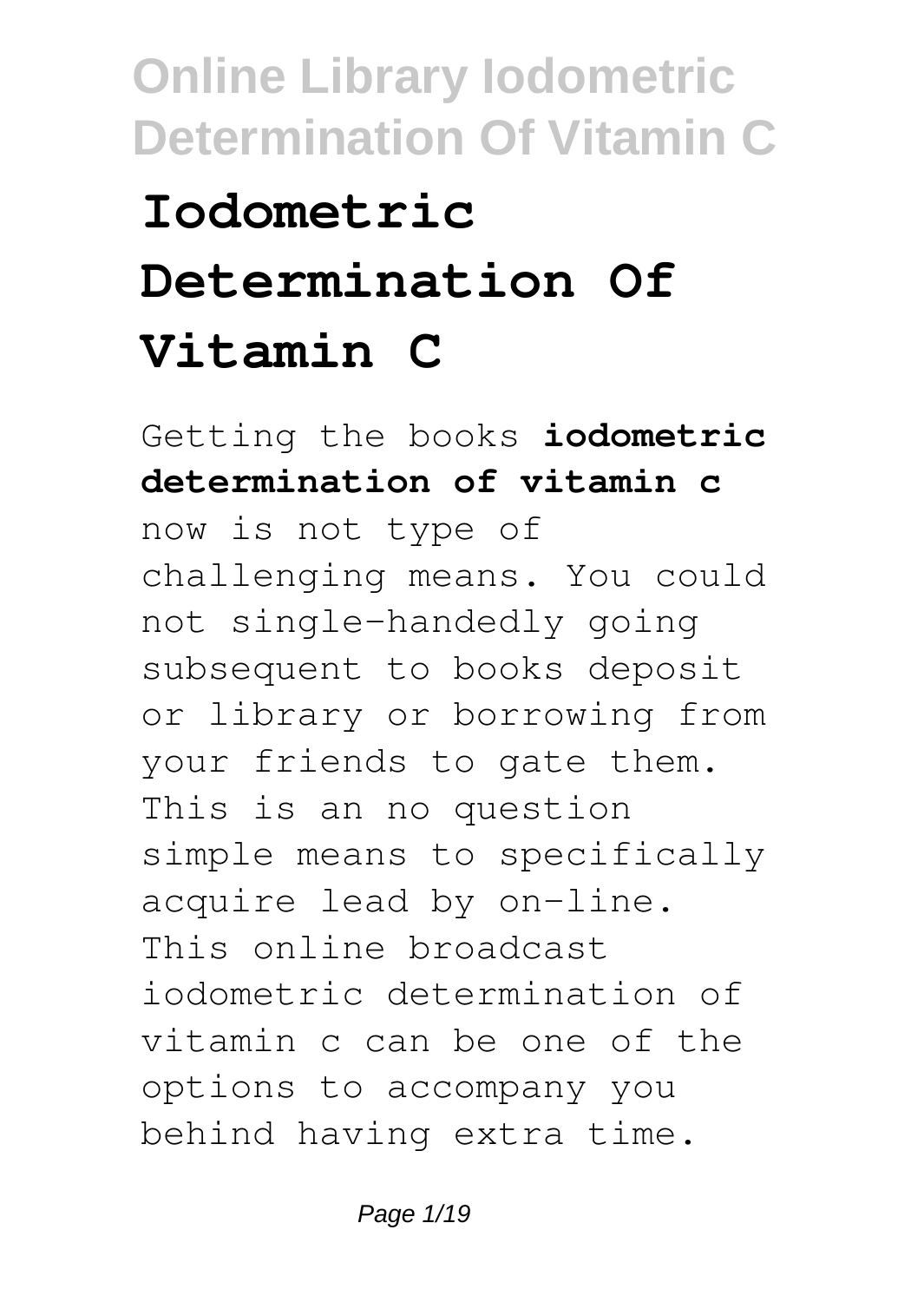It will not waste your time. understand me, the e-book will categorically space you new event to read. Just invest little period to approach this on-line broadcast **iodometric determination of vitamin c** as with ease as review them wherever you are now.

Determination of Vitamin C by Redox Titration (Iodometric Titration of Ascorbic Acid) Lab How to do titration calculations of vitamin C with iodine for IB *Vitamin C Titration Calculations* Lab8 vitamin C and iodine titration *Vitamin C Titration*

Titration of Ascorbic Acid Page 2/19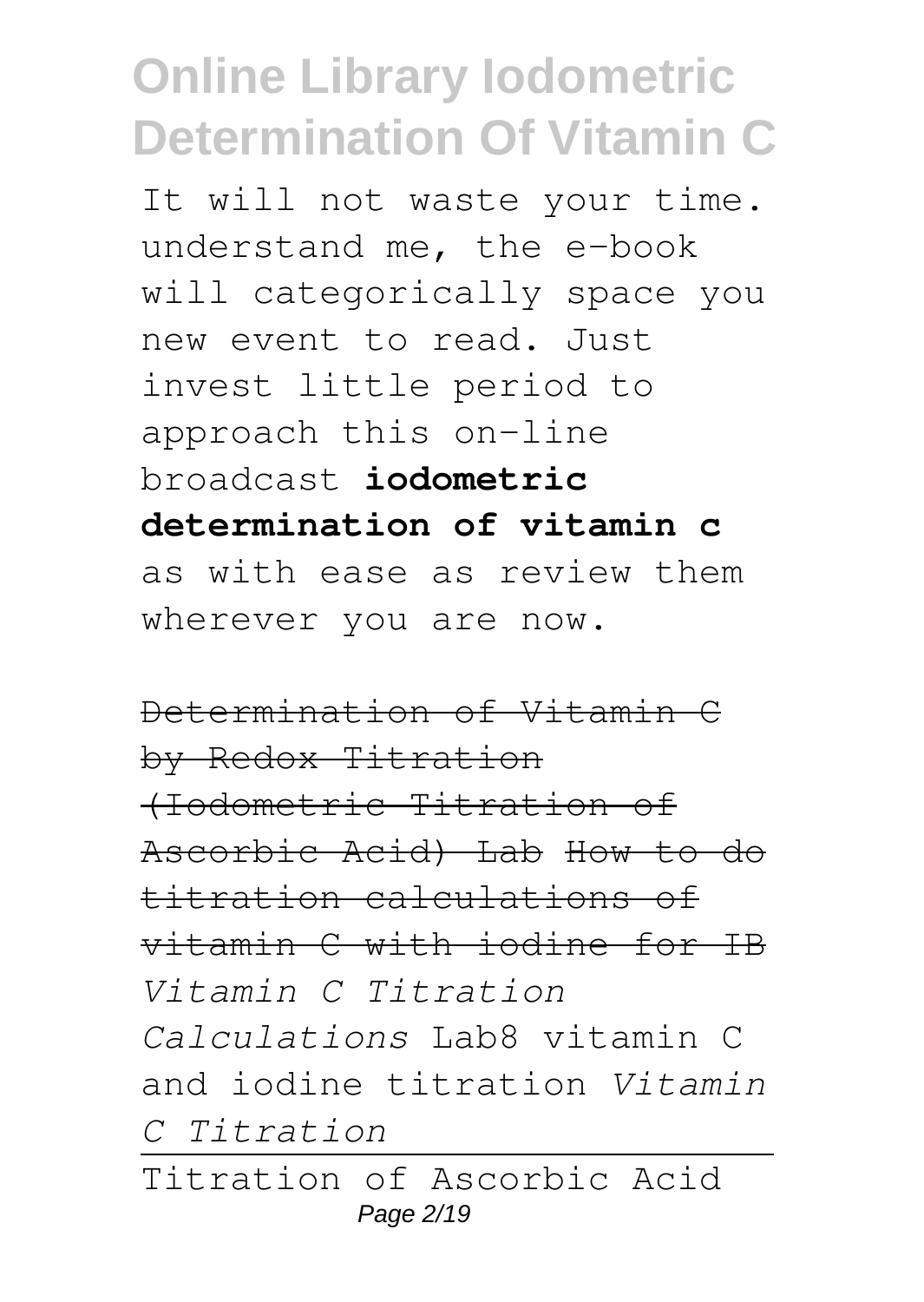using Iodine and Starch (Vit. C) Vitamin  $C -$ Iodide/iodate titration Determination of Vitamin C Concentration by Titration Lecture (ASU-Online Learning)Determination of Vitamin C Concentration by Redox Titration How To Estimate Ascorbic Acid ?? | जानिए Ascorbic Acid निकालने <u> 13 सितायार सिरोरी सिरोरीयारी | Hindi</u> AA #01 **CHEM111L: Analysis of Vitamin C** Vitamin C video help calculations on experiment 1 Vitamin C: Ascorbic Acid vs Natural Vitamin C Recreating the Iodine Clock Reaction at Home with Vitamin C <del>8</del> Vitamin C (Abscorbic Acid) Myths *Kitchen Chemistry:* Page 3/19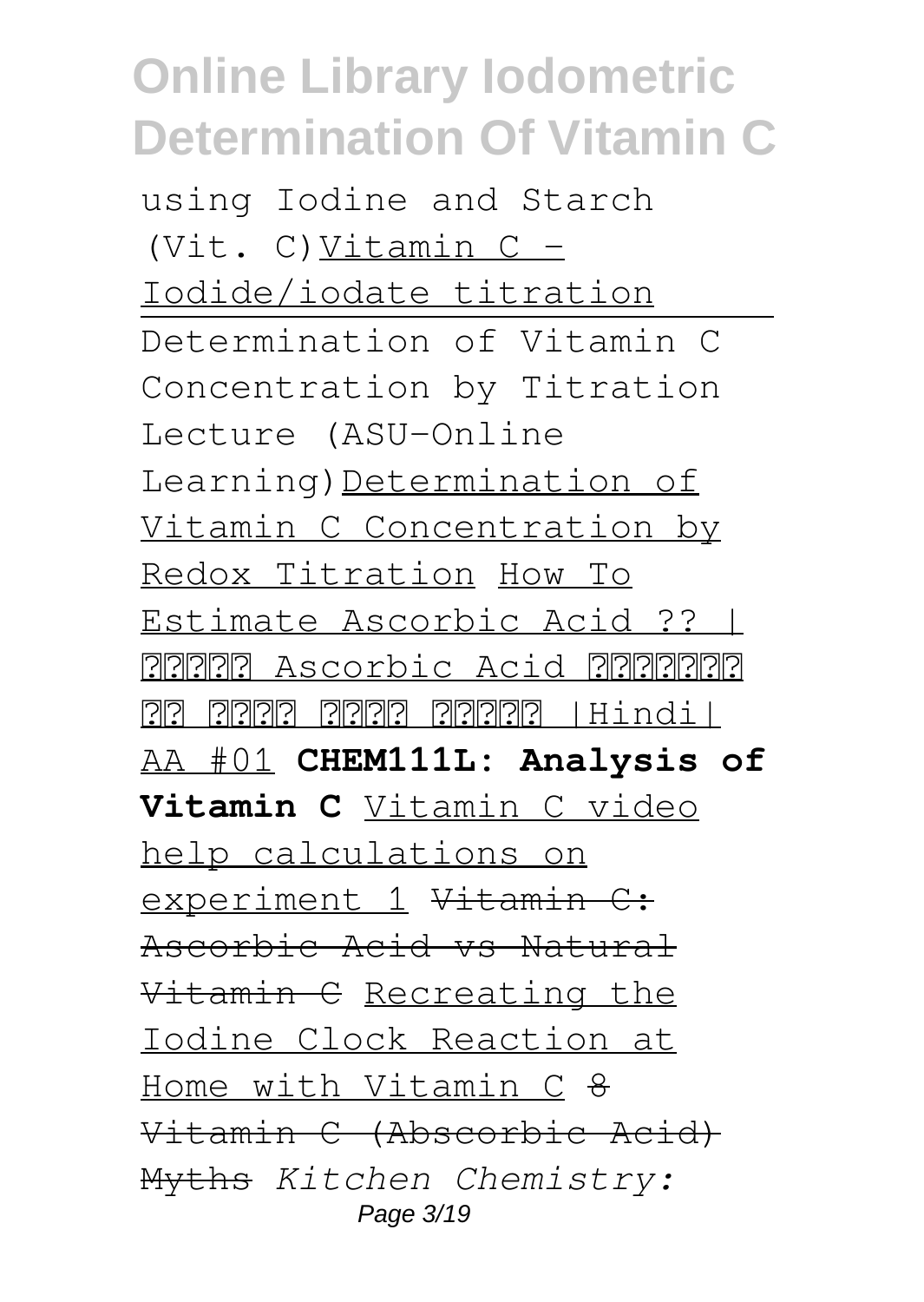*Vitamin C* **Experiment Vitamine C in Fruit // Erasmus1 Experiment How to test for vitamin C** Decolourisation of DCPIP solution in vitamin C **Biochemistry Lab: Determination of Ascorbic Acid** *How To Do Titration Calculations | Chemical Calculations | Chemistry | FuseSchool* **Core Practical: Finding the vitamin C content of a food IODOMETRIC TITRATION | REDOX TITRATION** Redox Chemistry (Titration of Ascorbic Acid with Iodine) Determination the amount of vitamin C in oranges Iodine / Thiosulfate Redox Titration Demonstration Titration of Page 4/19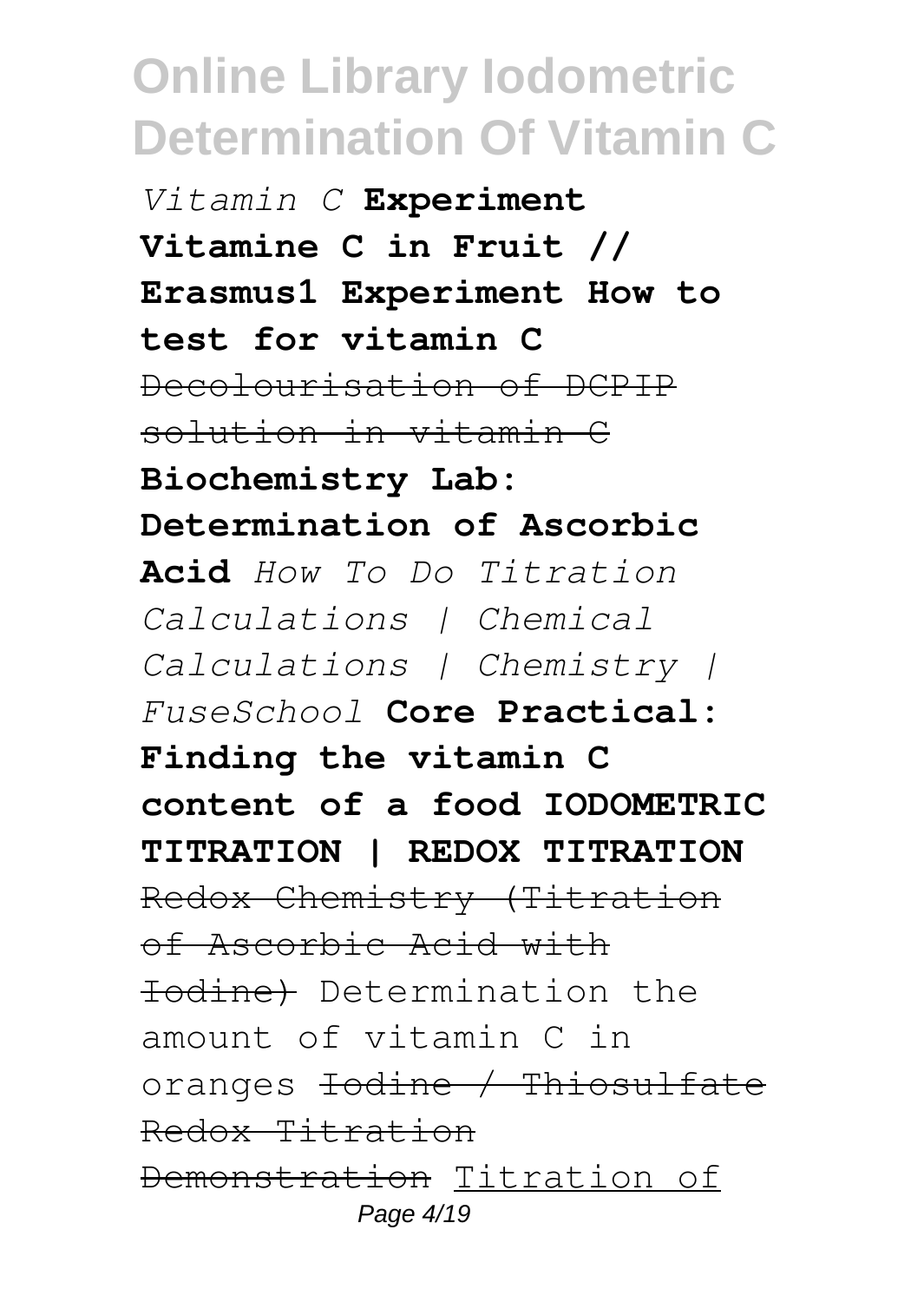lemon juice (Chemistry Laboratory Previews) KBSTEMS2017 - Vitamin C Determination by Iodine Titration DETERMINATION OF ASCORBIC ACID or VITAMIN C (1 of 2)

Method to analyze Ascorbic acid in Juices**Iodometric Determination Of Vitamin C** If you needed an average of 10.00 ml of iodine solution to react 0.250 grams of vitamin C, then you can determine how much vitamin C was in a sample. For example, if you needed 6.00 ml to react your juice (a made-up value - don't worry if you get something totally different): 10.00 ml iodine solution /  $0.250$  q Vit C = Page 5/19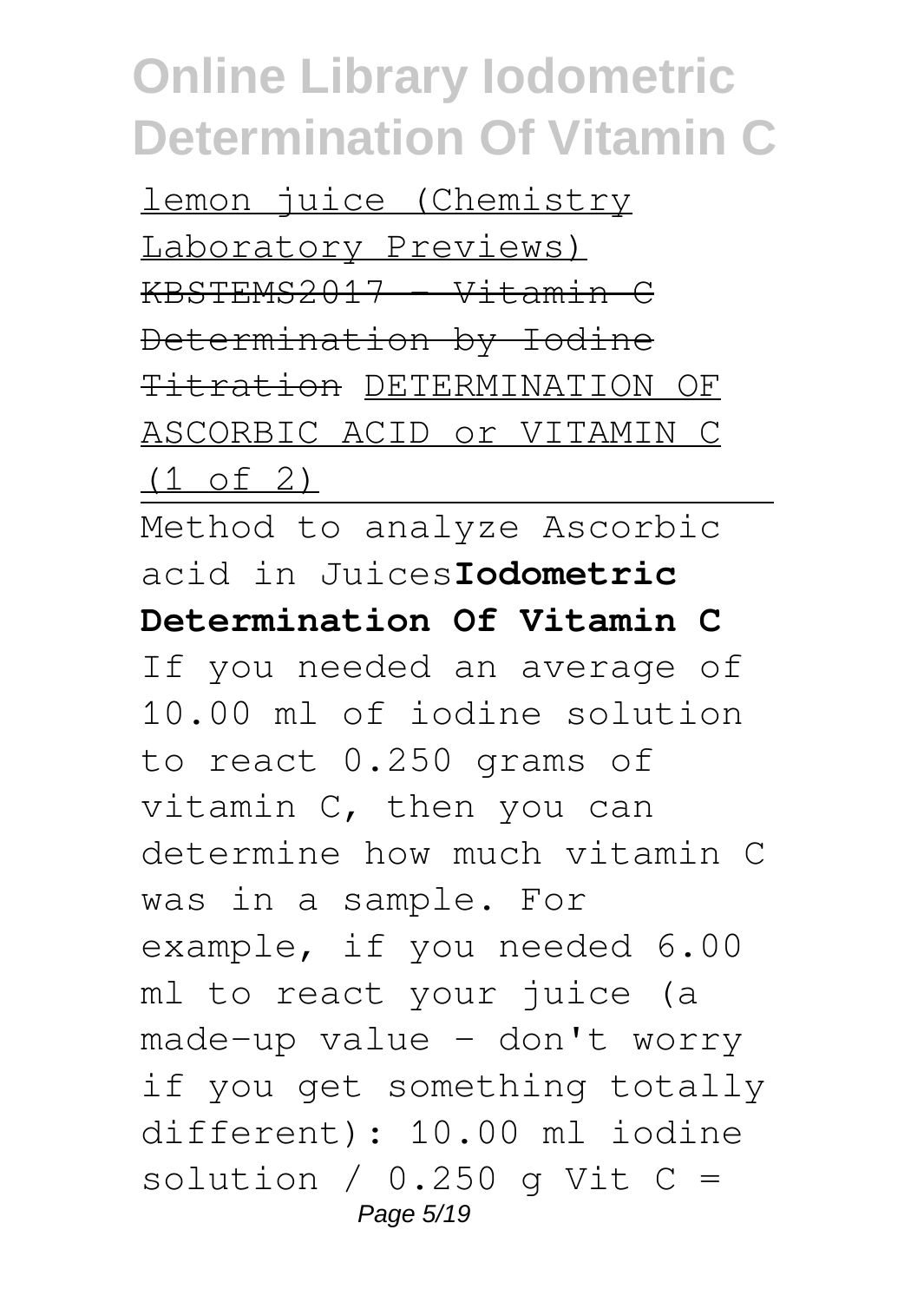6.00 ml iodine solution / X ml Vit C 40.00  $X = 6.00 X =$ 0.15 g Vit C in that sample

### **Vitamin C Determination by Iodine Titration**

Iodometric Determination of Vitamin C Iodometric Determination of Vitamin C Triiodide, I3, is a mild oxidizing agent that is widely used in oxidation/reduction titrations. Triiodide is prepared by combining potassium iodide, KI, and potassium iodate, KIO3, in acidic solution according to the following stoichiometry:  $IO3 - + 8 I - + 6 H + 3 I 3$ 

#### **Iodometric Determination of** Page 6/19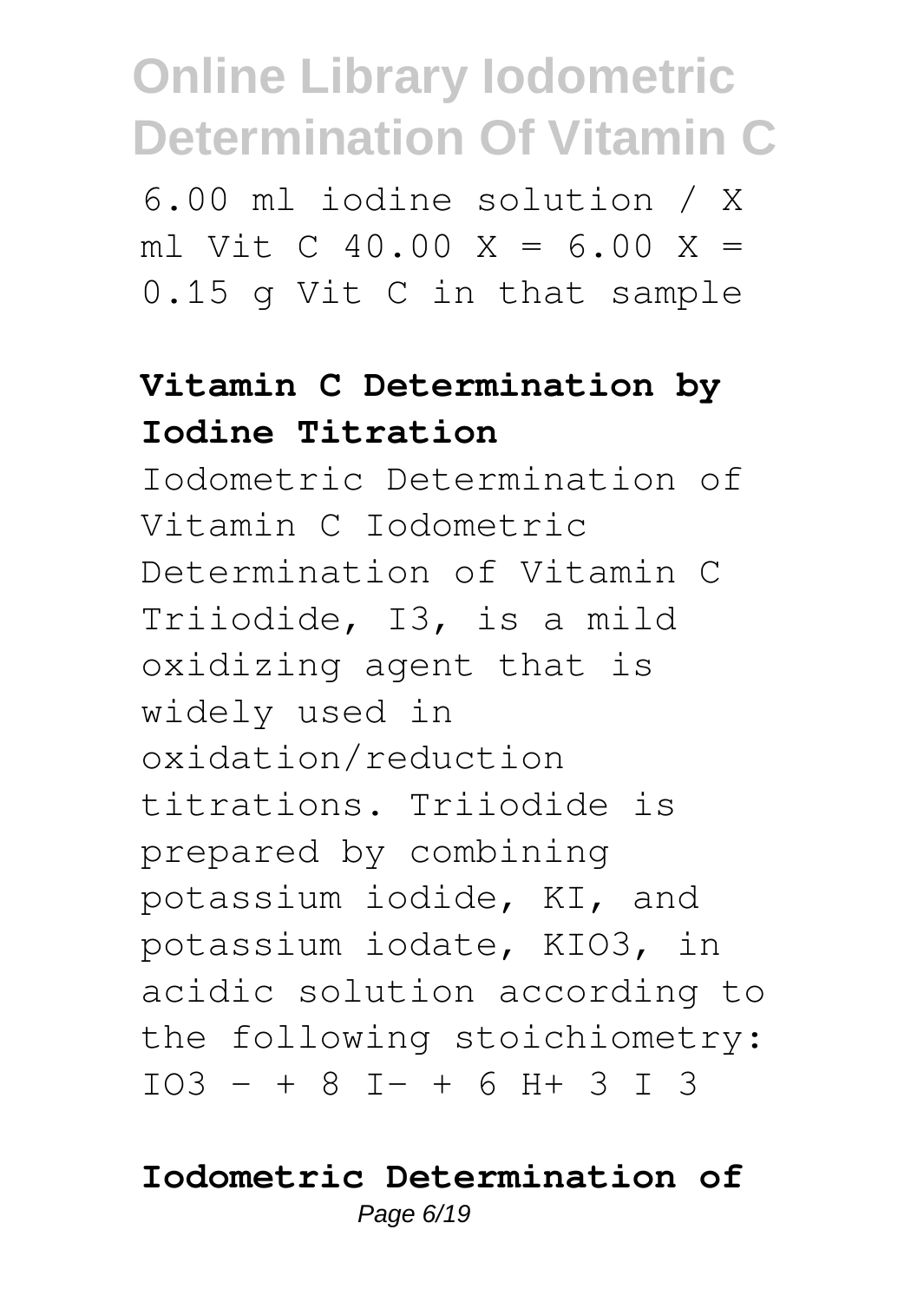#### **Vitamin C**

Iodometric Determination of Vitamin C Analysis of the Vitamin C 1. Weigh a sufficient number of vitamin tablets so that approximately 500 mg of ascorbic acid is obtained (normally one tablet – your TA may tell you how many tablets to use).

### **Iodometric Determination of Vitamin C**

To calculate vitamin C solution concentration use EBAS - stoichiometry calculator. Download determination of vitamin C concentration reaction file, open it with the free trial version of the stoichiometry Page 7/19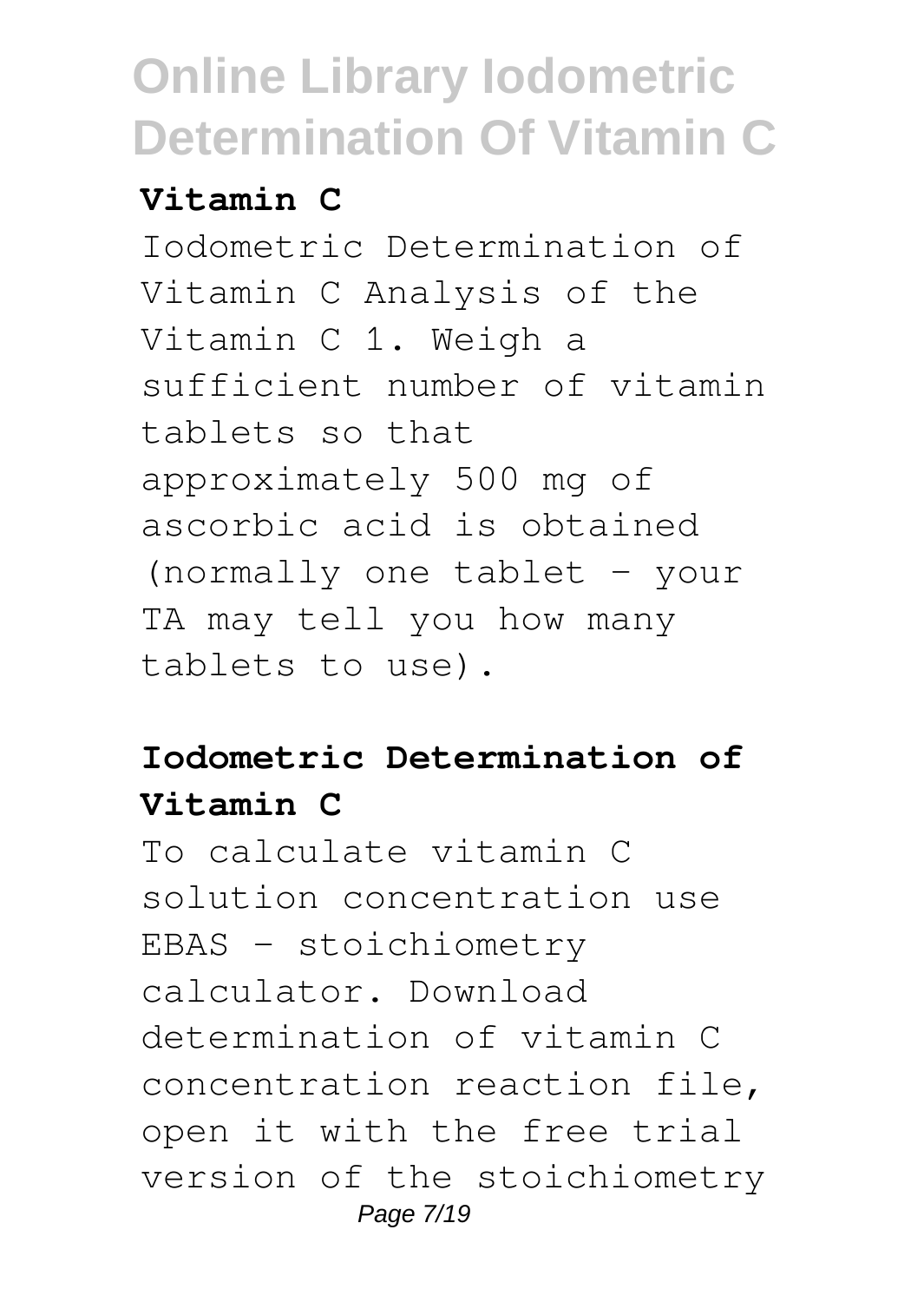calculator. Click n=CV button above I 2 in the input frame, enter volume and concentration of the titrant used. Click Use button. Read number of moles and mass of ascorbic acid in the titrated sample in the output frame.

#### **Iodometric titration of vitamin C (ascorbic acid)**

Iodine is readily reduced by Vitamin C. Knowing the initial amount of iodine in the solution that is reduced by sodium thiosulfate, it is possible to determine the content of Vitamin C in a specific product.

#### **Determination of Vitamin C** Page 8/19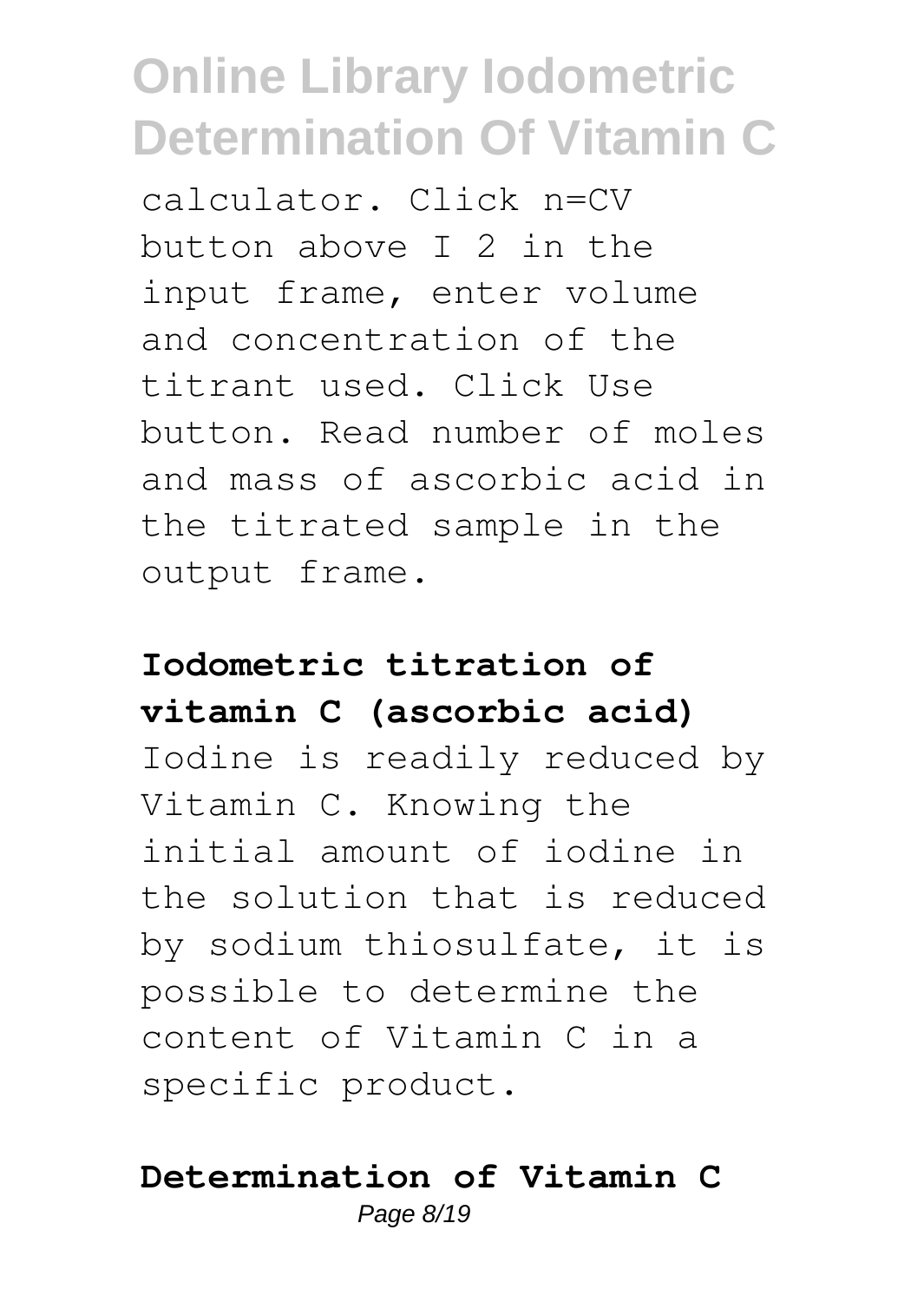**in a Produce Protector ...** Iodometric Determination of Vitamin C Iodometric Determination of Vitamin C Triiodide, I3, is a mild oxidizing agent that is widely used in oxidation/reduction titrations. Triiodide is prepared by combining potassium iodide, KI, and potassium iodate, KIO3, in acidic solution according to the following stoichiometry:  $IO3 - + 8 I - + 6 H + 3 I ...$ 

#### **Determination Of Vitamin C Concentration By Titration**

The iodometric titration for vitamin C determination was the official method for Public Health Laboratories Page 9/19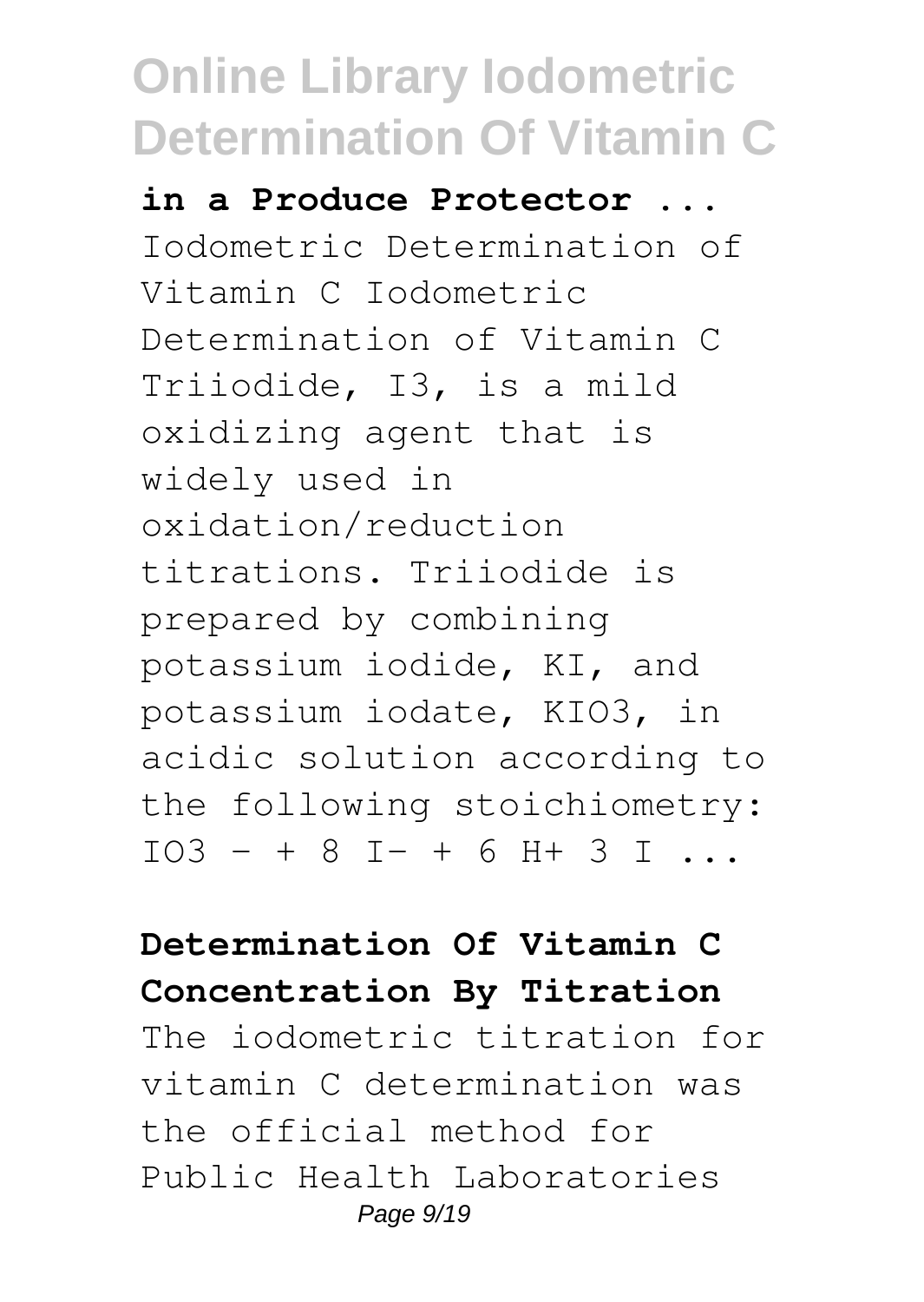in Brazil. The endpoint of this titration is determined by the first excess of iodine in the solution, that reacts with the starch indicator, forming a complex with an intense dark blueviolet color [13].

### **Is Titration as Accurate as HPLC for Determination of**

**...**

This method determines the vitamin C concentration in a solution by a redox titration using iodine. Vitamin C, more properly called ascorbic acid, is an essential antioxidant needed by the human body (see additional notes). As the iodine is added during the Page 10/19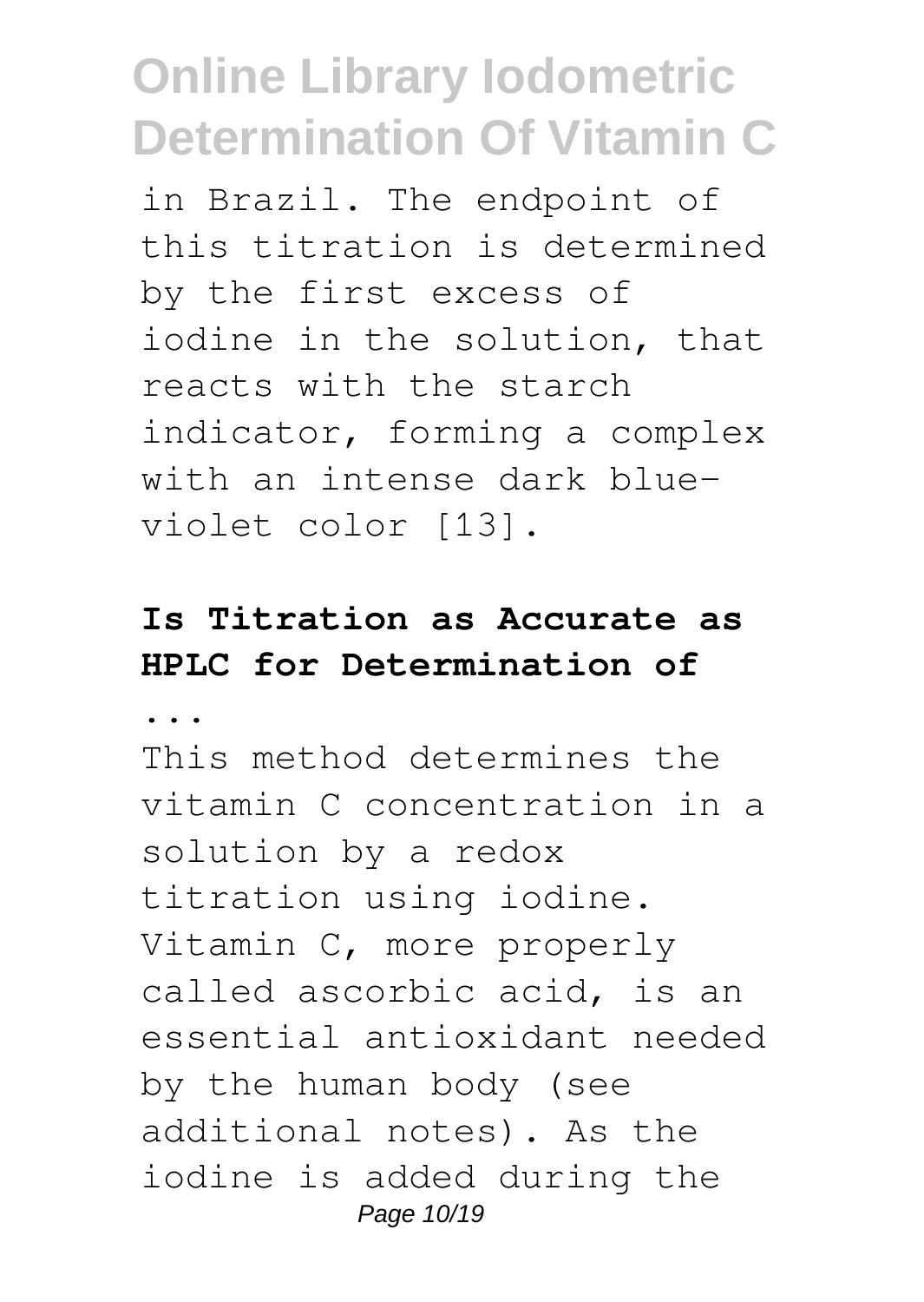titration, the ascorbic acid is oxidised to dehydroascorbic acid, while

#### **Determination of Vitamin C Concentration by Titration**

Dietary Reference Intakes for Vitamin C, Vitamin E, Selenium, and Carotenoids: consensus report. Institute of

**(PDF) Determination of amount of Vitamin C (Ascorbic Acid ...** vitamin C (ascorbic acid) +  $I$  2 ( aq)  $\rightarrow$  C 6 H 6 O 6 (  $aq$  + 2 I - (  $aq$ ) + 2 H + ( aq) oxidation of vitamin C. Reaction 10.1 generates aqueous iodine, I 2 ( aq ). This is then used to oxidize Page 11/19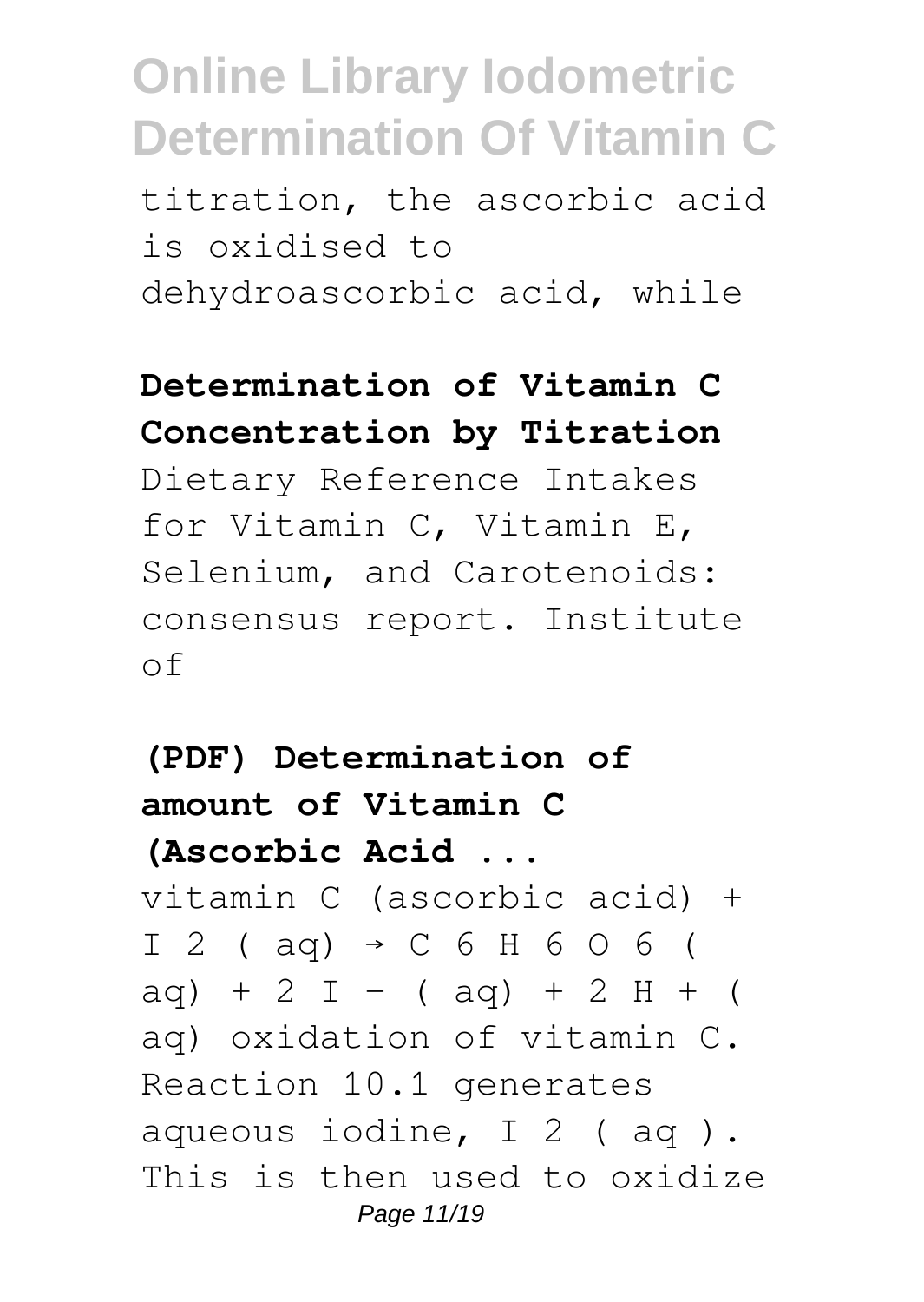vitamin C (ascorbic acid, C 6 H 8 O 6) in reaction 10.2.

### **10: Vitamin C Analysis (Experiment) - Chemistry LibreTexts**

Enjoy the videos and music you love, upload original content, and share it all with friends, family, and the world on YouTube.

#### **Vitamin C Titration Calculations - YouTube**

Vitamin C, has the chemical name ascorbic acid. It is a water soluble vitamin. Although it is important for good health, humans do not have the ability to make thei r own vitamin C and must obtain it through diet Page 12/19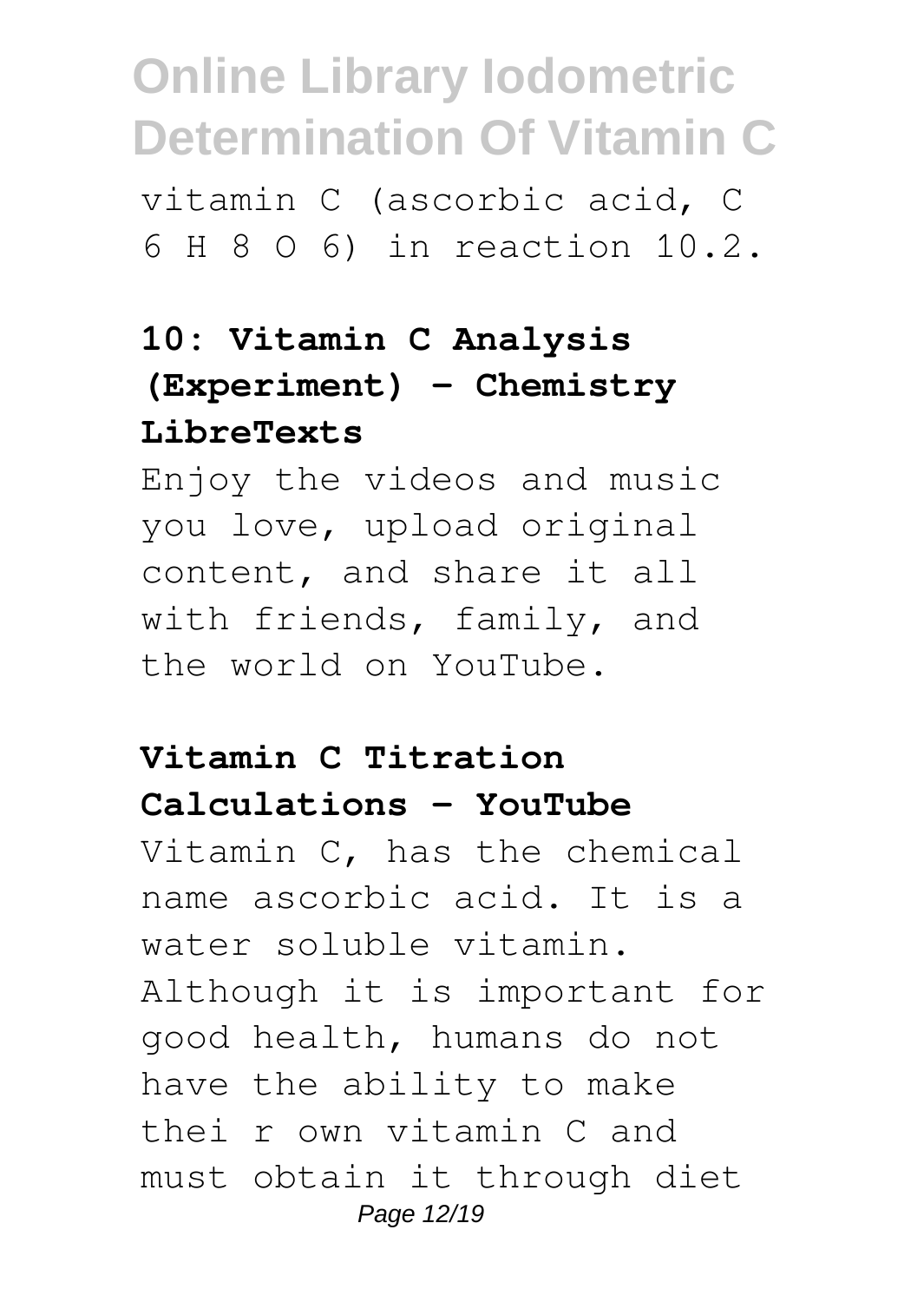or take it in vitamin supplements. Citrus fruits, potatoes and some green vegetables are known to be good sources of vitamin C.

#### **Determination of Vitamin C in Foods - chymist.com**

Scurvy is a disease caused by insufficient vitamin C, the symptoms of which include spongy gums, loosening of the teeth, and bleeding into the skin and mucous membranes. On the other hand, an onset of 60mg intake of vitamin C per day is the Recommended Dietary Allowance (RDA) for adults.

### **Iodometric Analysis For Vitamin C Lab Report**

Page 13/19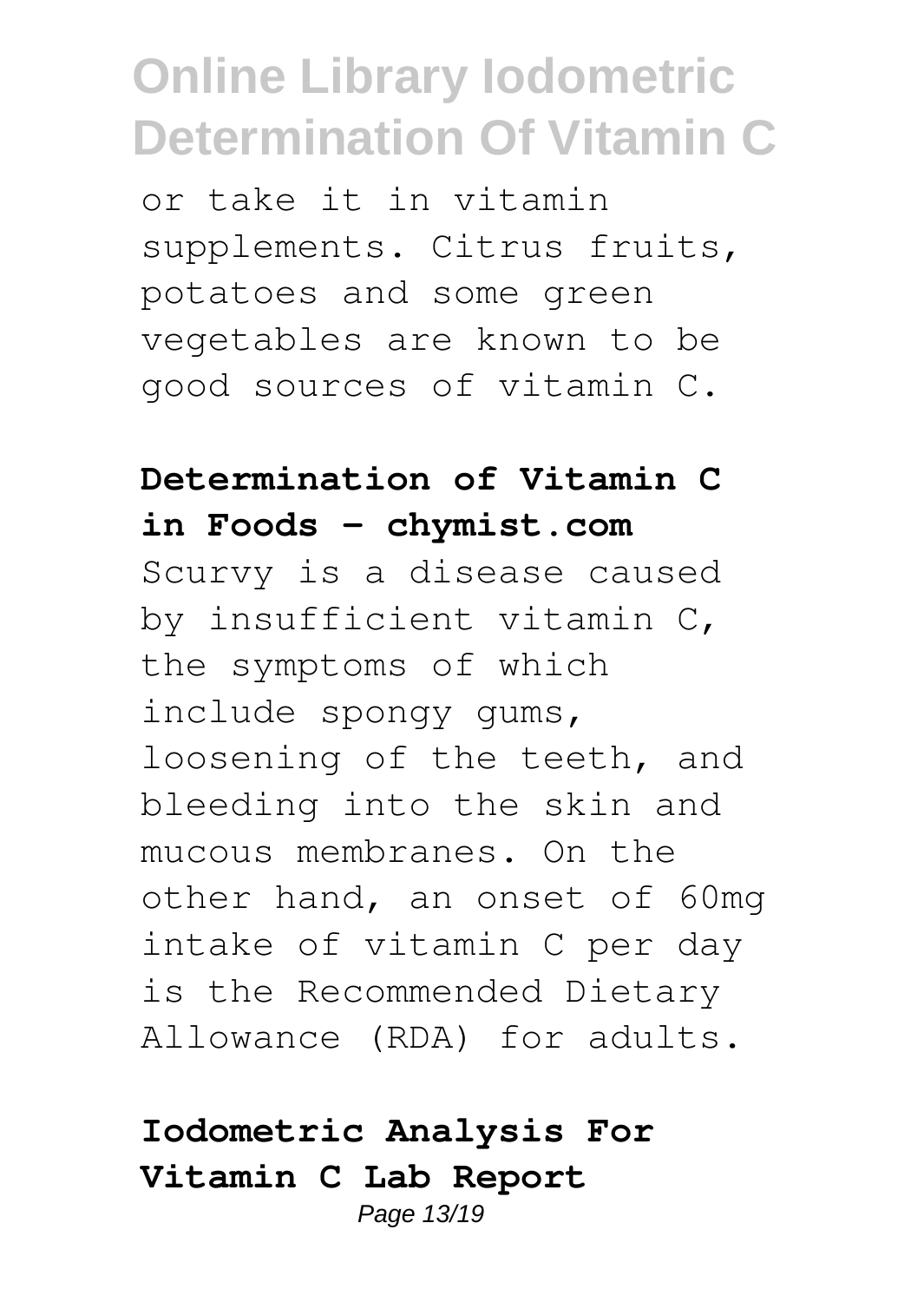### **[6nge7d35j2lv]**

Vitamin C is also known as ascorbic acid, it is an antioxidant that is essential for human nutrition. Antioxidants help to reduce the damage to the body caused by toxic chemicals and pollutants. Vitamin C is a water-soluble vitamin meaning that it dissolves in water, it is essential for growth and repair of all body tissues.

### **Vitamin C Determination By Iodine Titration Biology Essay ...**

Reaction of Ascorbic Acid or Vitamin C (1) and Iodine (2) in which 1 is oxidized and 2 is reduced (eq 1.) 1 2 Once Page 14/19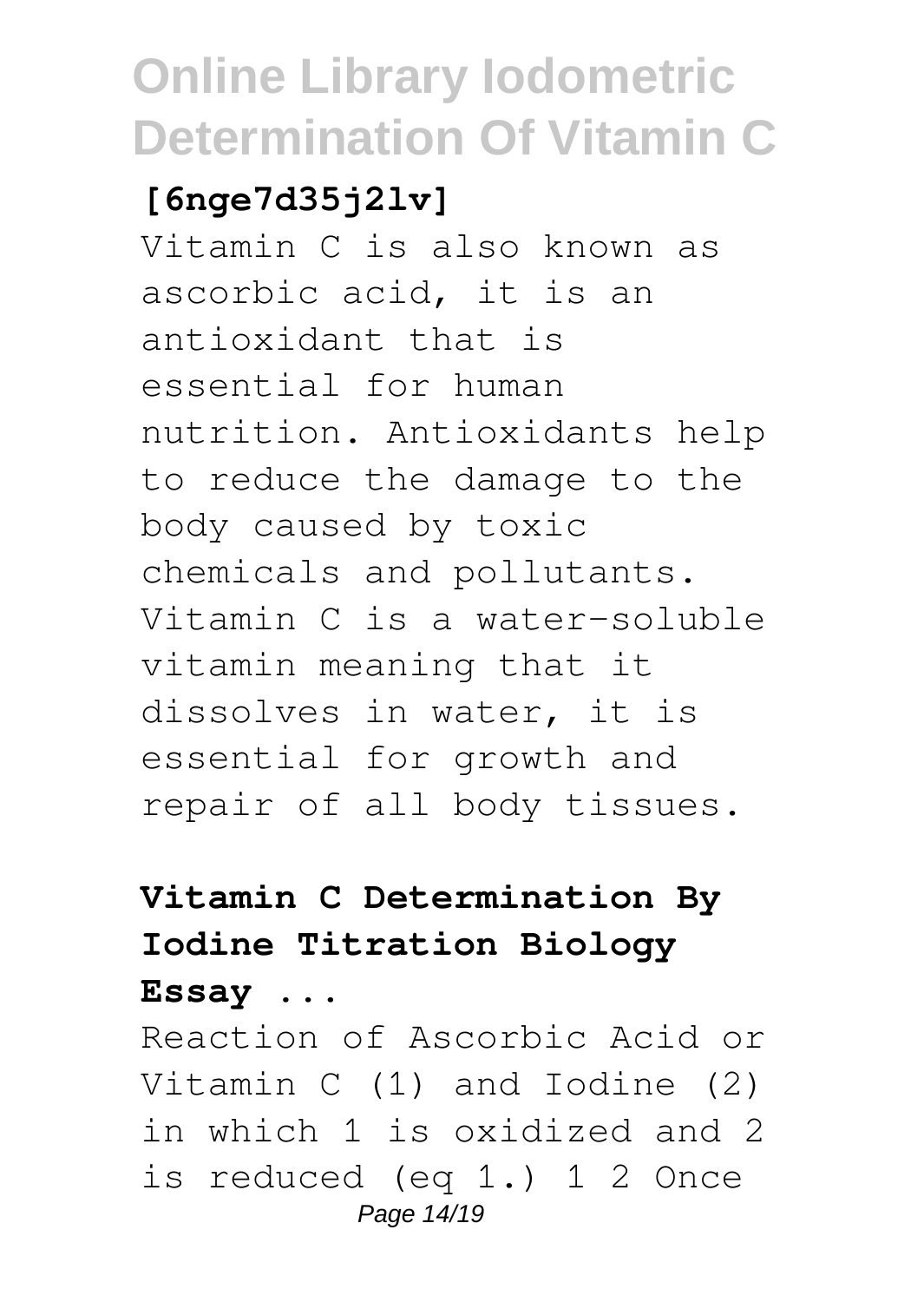all the ascorbic acid was oxidized and iodine that couldn't react with any ascorbic acid molecules was left we were able to observe a change in color.

#### **Lab Report Vit C Titration new - NowComment.com**

Keywords: Ascorbic acid, Jimma fruit samples, Iodometric titration. Introduction Vitamin C is defined as hexuronic acid, cevitamin acid or xiloascorbic acid. The term vitamin C is generally used to describe all these compounds although the representative of which is ascorbic acid 1. Vitamin C (Ascorbic acid) is the most Page 15/19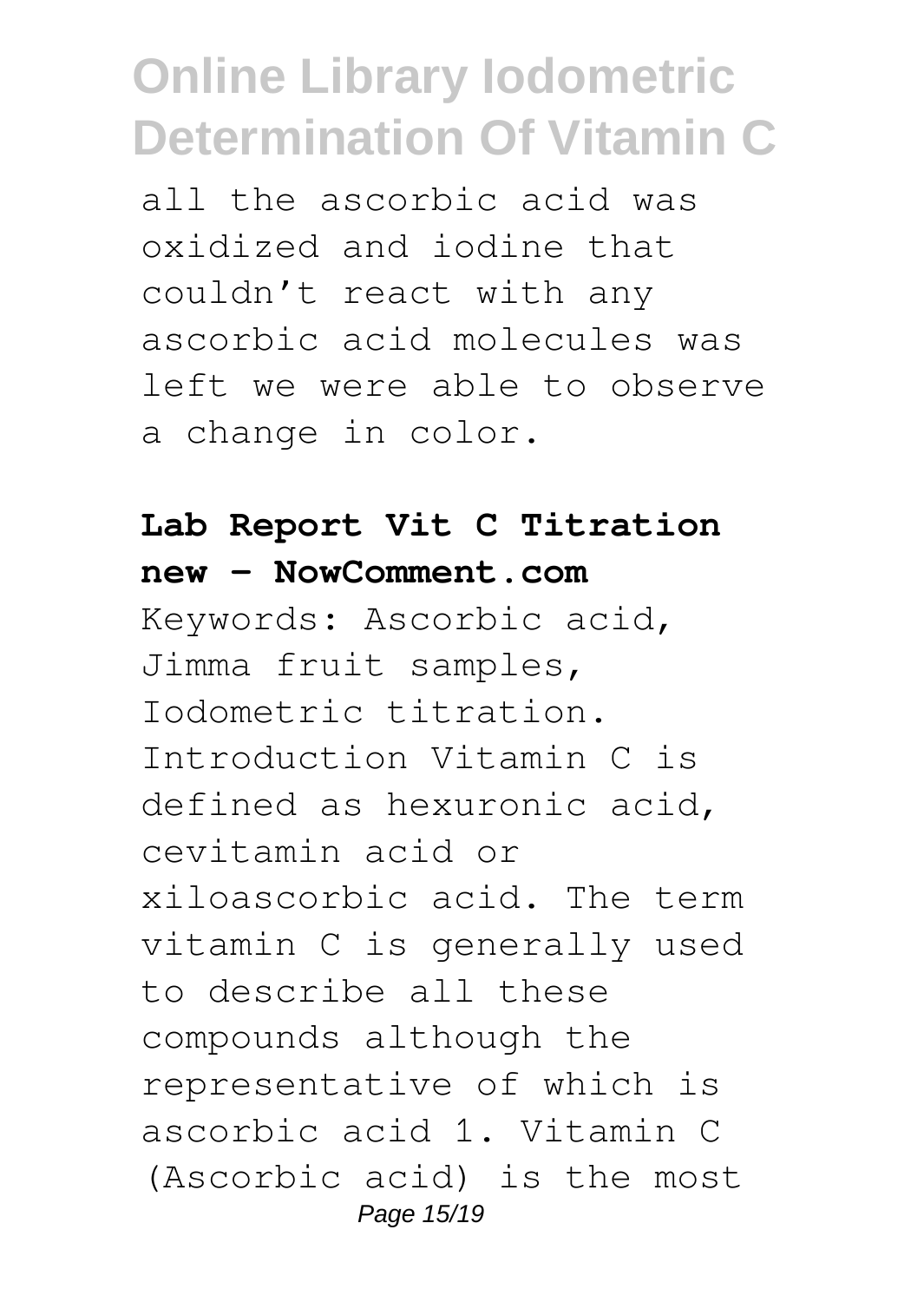### **Iodometric Determination of the Ascorbic Acid (Vitamin C**

**...**

Sensitive, Determination, Formulation, Developed INTRODUCTION: Vitamins C or ascorbic acid is an essential water-soluble vitamin, which can't be synthesized endogenously in Human body. For this reason, people must get vitamin C from food and some other available supplements 1.

#### **SENSITIVE SPECTROPHOTOMETRIC METHOD FOR DETERMINATION OF**

**...**

A suitable method for the determination of vitamin C (C 6 H 8 O 6) is a titration Page 16/19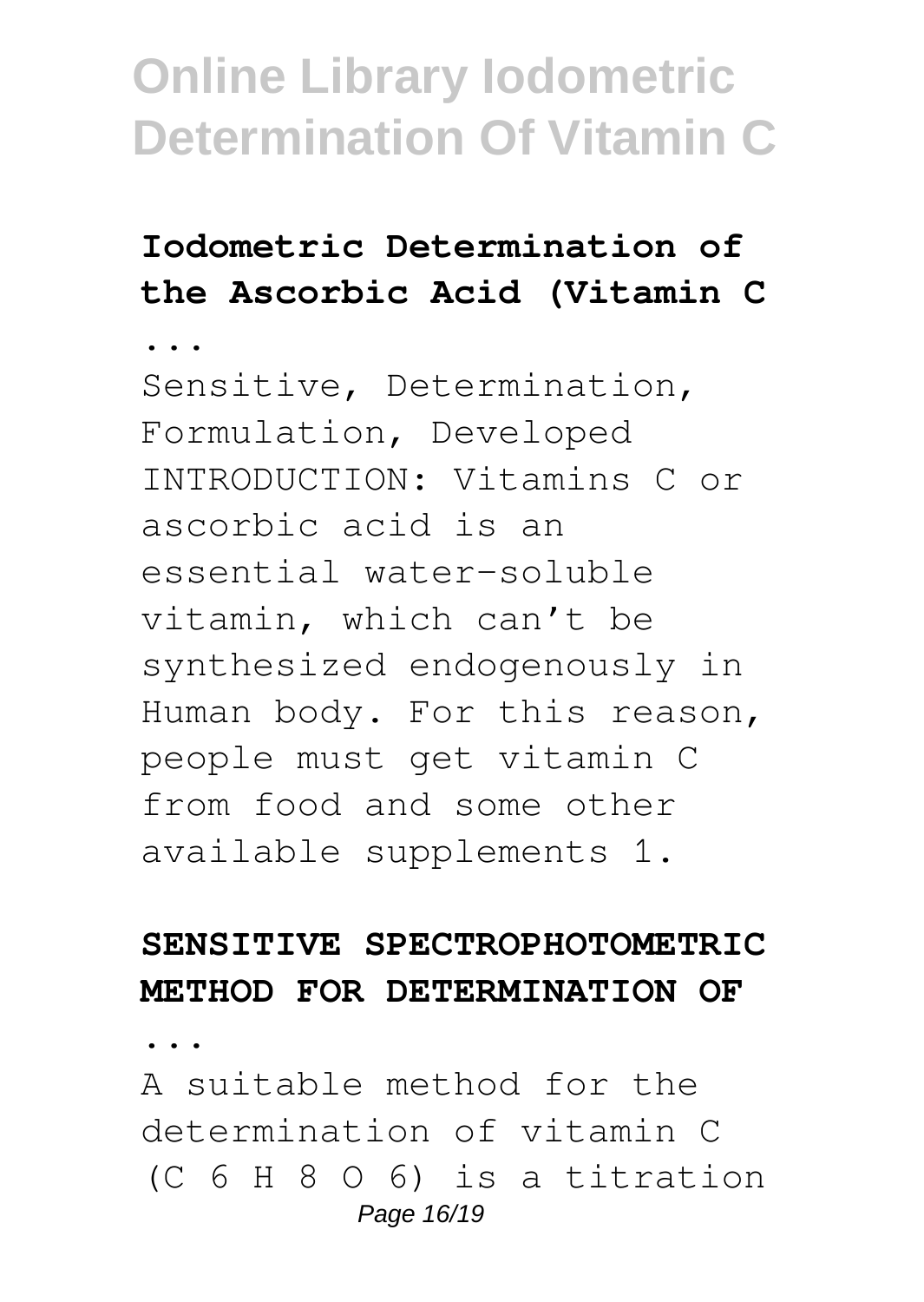with potassium iodate (KIO 3). Potassium iodate is used as a titrant and is added to an ascorbic acid solution that contains strong acid and potassium iodide (KI). Potassium iodate reacts with potassium iodide, liberating molecular iodine (I 2):

### **Experiment 9 Iodometric Titration - Tutor: Creating a ...**

Starch Indicator, (C 6 H 10 O 5) n CAS #: Manufacturer: LabChem Product #: LC25310-51 Molar Weight: variable Comments:1% (w/v) Aqueous solution, stabilized. Procedure. Reagents: 1. Potassium iodide solution (2 wt%). Page 17/19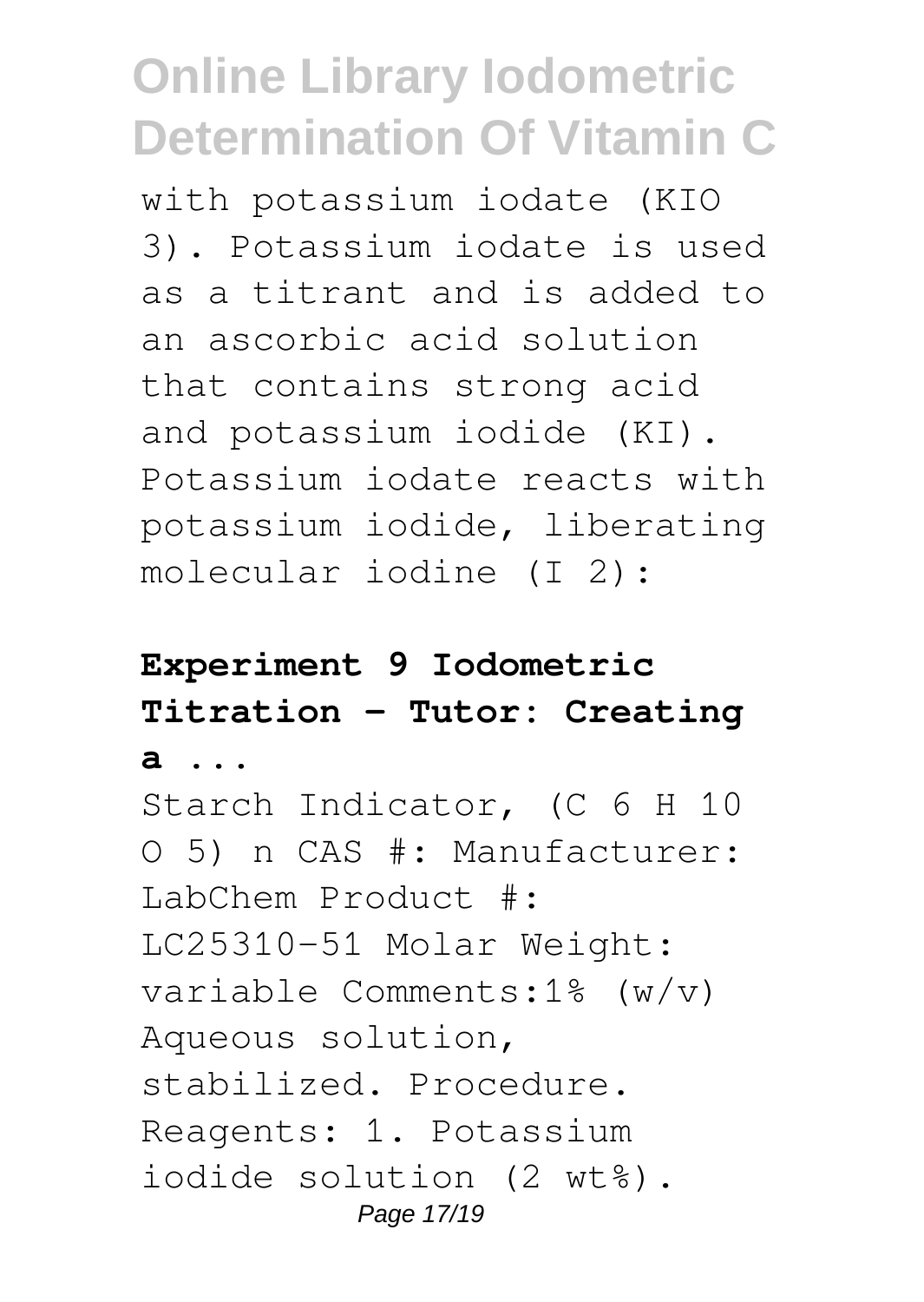Dissolve 2.0 grams KI into 100 mLs demineralized water. Store capped in cool place away from light.

### **Peroxide Quantification via Iodometric Titration - GravesLab**

Abstract An iodometric method for the determination of ascorbic acid has been devised. The method is based on previously developed coulometric instrumentation. The stability of different ascorbic acid solutions has been studied and the best conditions have been established.